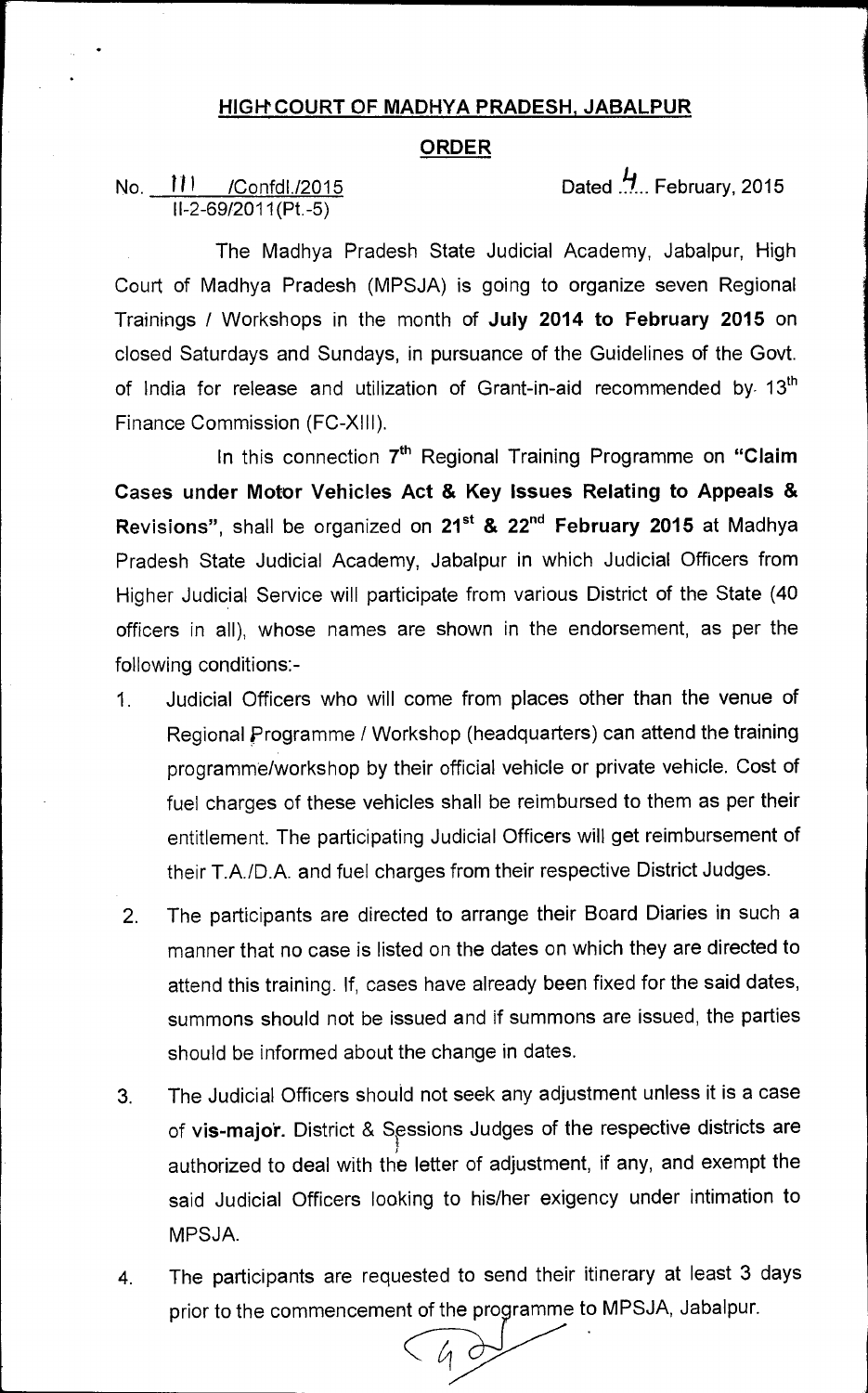- 5. The Judicial Officers included in the training programme have to report for training on 21.02.2015 at 9:30 am. at Madhya Pradesh State Judicial Academy, Jabalpur.
- 6. Participating Judicial Officers who are arriving a day prior to the commencement of the training programme or at hours other than those mentioned above or by a different mode of conveyance, may inform the Academy to Shri Gyan Prakash Tekam, A.G. III on Telephone No. 0761 — 2628679 or to Shri Pramod Kushwaha, Care Taker on Mobile No. 09713717147 or to Shri Pramod Kumar Chaturvedi, A.G. ll on Mobile No. 08878747939, at least a day in advance, so that proper arrangement for reception may be made.
- 7. During the programme, working lunch and tea twice in the day shall be served to all the participating Judicial Officers. Morning Tea, Breakfast and Dinner shall be served to those participating Judicial Officers who will come from places other than the venue.
- 8. Arrangement for lodging and boarding for participating Judicial Officers has been made in the Guest House of M.P. State Judicial Academy, Jabalpur.
- 9. The accommodation for the participating Judicial Officers shall be available in the Guest House of the Academy only from 3:00 p.m. onwards on the preceding day of commencement of training and up to 10:00 a.m. on the succeeding day of the last day of training.
- 10. Arrangement for conveyance from Railway Station to the Academy shall be made by MPSJA, Jabalpur. It may not be possible for the Academy to make arrangement for carriage of participant's luggage to the parked vehicle.
- 11. The Guest House of the Academy is located on second and third floors of the MPSJA building. At present the lift is not functional. The participants are, with prior intimation to the Academy, free to stay at the accommodation of their choice. In such case, the participants shall be entitled to T.A. & D.A. as per rules. However, it would not be possible for the Academy to make arrangement for pick up and drop back to such place.
- 12. The participating Judicial Officers are directed to bring with them Laptops along with peripherals and Software CDs provided by the High Court.

2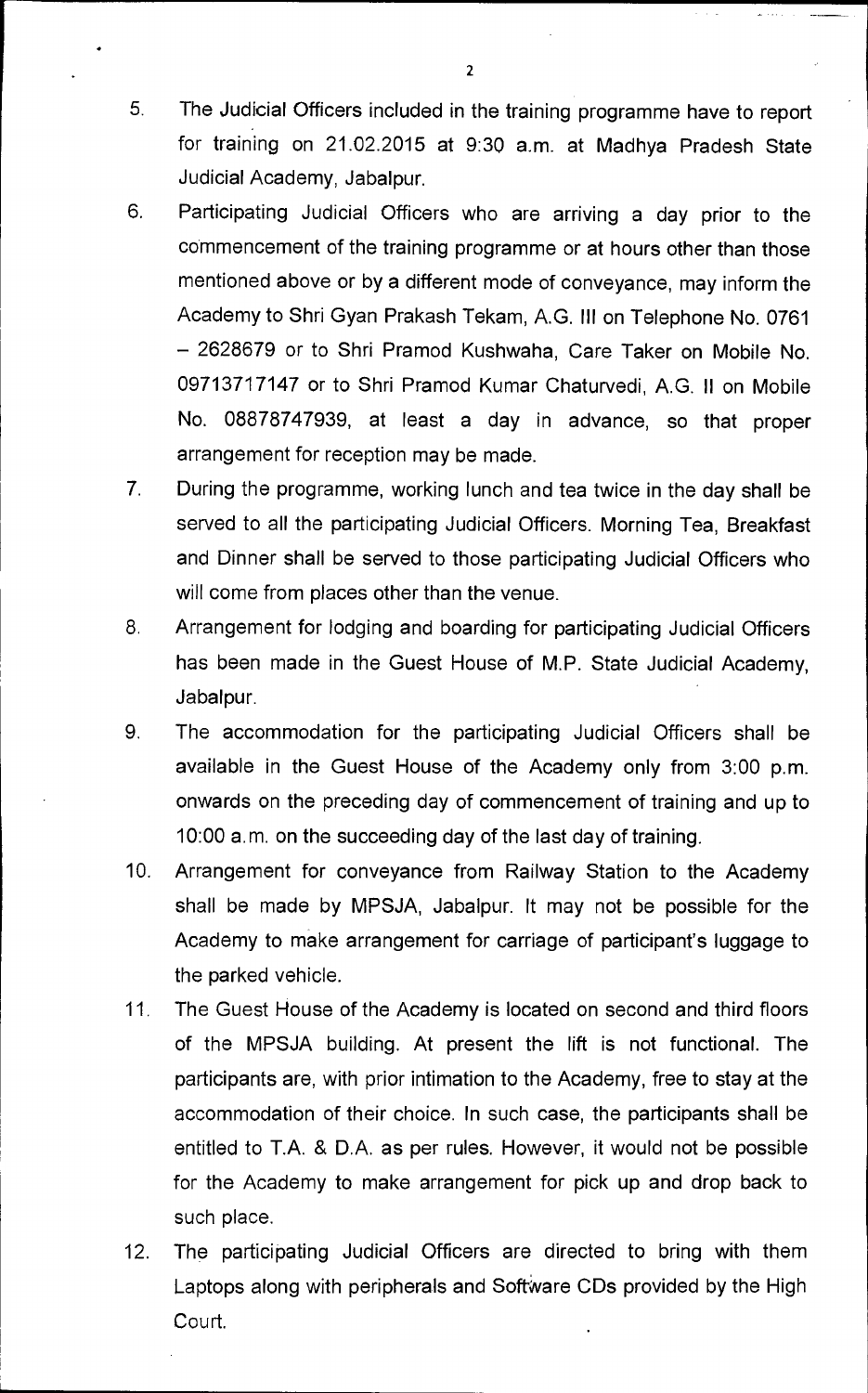13. The participants shall come soberly dressed during the entire duration of the training programme.

**BY ORDER OF HON'BLE THE CHIEF JUSTICE •** 

I.D  $v^{\prime\prime}$ 

**(VED PRAKASH) REGISTRAR GENERAL** 

NÝ

**Endt. No. <u>112 /Confdl./2015</u>** Dated ... February, 2015 II-2-69/2011(Pt.-5)

Copy forwarded to :-

- 1. The Principal Secretary, Government of M.P. Law & Legislative Affairs Department, Vindhyachal Bhawan, Bhopal for information.
- 2.
- 1. Shri Avinash Kumar Khare, I A.D.J., Mhow, District Indore.
- 2. Shri Prabhat Kumar Mishra, Special Judge, SC/ST (P.A.) Act, Betul.
- 3. Shri Chandresh Kumar Khare, Special Judge, SC/ST (P.A.)Act, Narsinghpur.
- 4. Shri Kailash Chandra Bangar, Special Judge, SC/ST (P.A.) Act, Jhabua.
- 5. Shri Prem Narayan Singh, VI A.D.J., Satna.
- 6. Shri Achal Kumar Paliwal, XV A.D.J., Indore.
- 7. Shri Arun Kumar Singh (Sr.), VI A.D.J., Rewa.
- 8. Shri Rajesh Kumar Gupta, XIII A.D.J., Indore.
- 9. Shri Afsar Javed Khan, II A.D.J., Barwani.
- 10. Shri Ratnesh Chandra Singh Bisen, II A.D.J., Biaora, Disrtict Rajgarh.
- 11. Smt. Renuka Kanchan, V A.D.J., Gwalior.
- 12. Shri Deoraj Bohare, Ill A.D.J., Gwalior.
- 13. Smt. Savita Dubey, Ill A.D.J., Dhar.
- 14. Shri Umesh Pandav, IV A.D.J., Satna.
- 15. Shri Umesh Chandra Mishr, III A.D.J., Satna
- 16. Shri Prakash Chandra Mishr, IX A.D.J., Gwalior.
- 17. Ku. Sadhana Maheshwari, II A.D.J., Shajapur.
- 18. Shri Satish Chandra Sharma (Jr.), IV A.D.J., Gwalior.
- 19. Smt. Tripti Sharma, I A.D.J., Katni.
- 20. Shri Rakesh Kumar (Gupta), ASJ, Special Court No. 7, Electricity Act, Indore.
- 21. Smt. Maya Vishwalal, II A.D.J., Shujalpur, District Shajapur.
- 22. Shri Shivkant Pandey, VII A.D.J., Satna.
- 23. Shri Prakash Chandra Arya, II A.D.J., Gohad, District Bhind.
- 24. Shri Gopal Singh Netam, A.D.J., Deosar, District Singroli.
- 25. Shri Rajaram Badodiya, II A.D.J. Sabalgarh, District Morena.